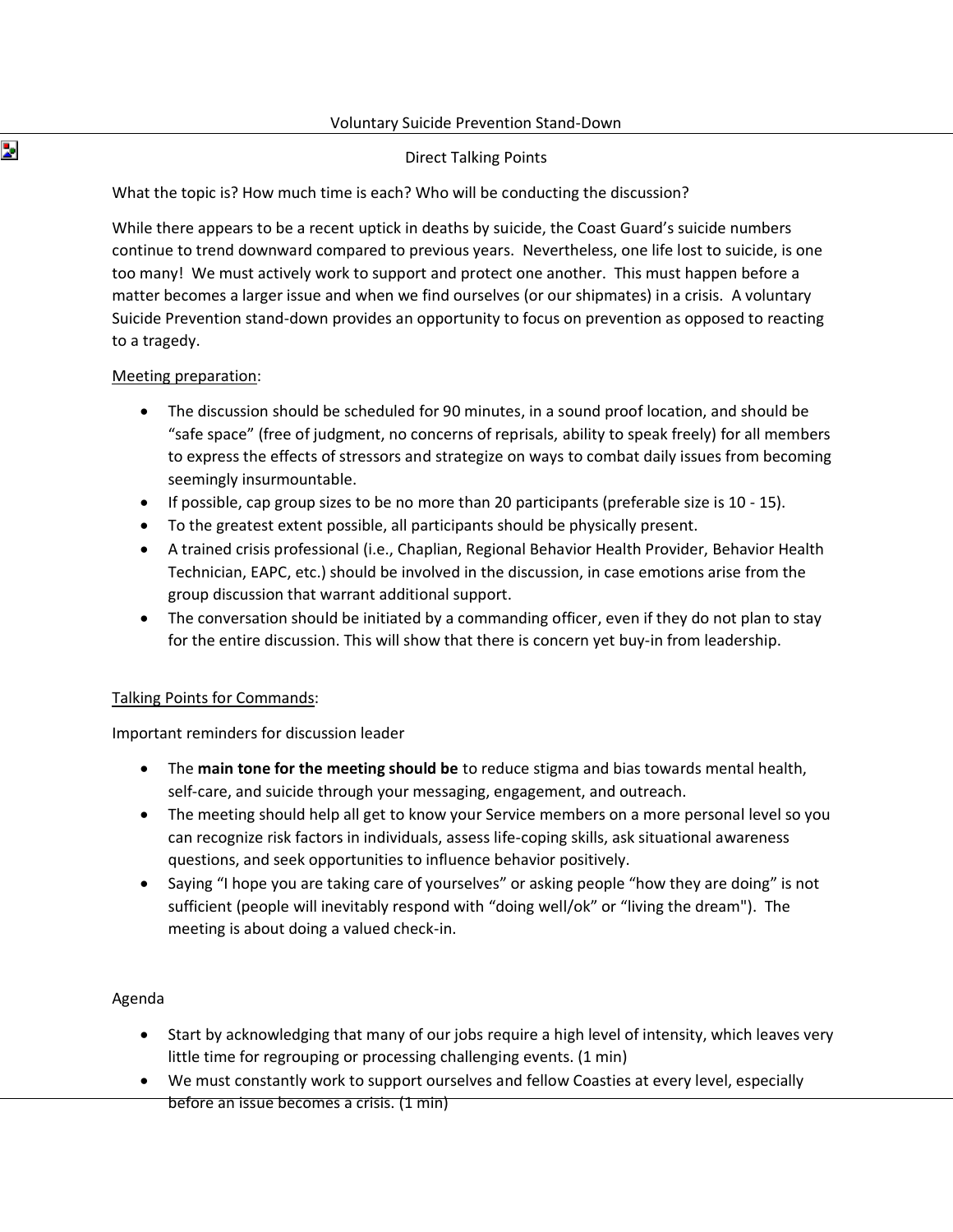- Start by asking "how do each of you cope with stress?" Follow-up with "when time is more limited than usual, what are your outlets to sort things out" (35 min)
- Encourage participants to find connectedness through a buddy system or other peer support programs that promote protective factors. Start by asking: "who are your top three people you lean on for support?" and follow-up with: "if you cannot reach them, what do you do?" (35 min)
- Highlight that everyone has a role to play in preventing self-harm, especially suicide. Mention that less than half of military suicide decedents had a current or past mental health diagnosis. Thus, we must keep a good pulse on ourselves and fellow service members. (2 min)
- **The goal is to solve any issues at the lowest levels possible (e.g., linking a friend to a financial** counselor to start dealing with money better vs. reacting with letting them borrow money despite them consistently mismanaging their funds). (2 min)
- Encourage participants to 'Connect them so that you can protect them, no matter how small the issue'! (1 min)

### Closing Meeting Reminders

- Physical activity releases high level of dopamine which directly improves people's moods. It doesn't necessarily have to be gym activity, but encouraging movement is key. Regardless of physical demands of the primary job, members should be encouraged to do other activities, outside of work. (1 min)
- Research has shown that connection is key to longevity. Ensure that members are staying connected to healthy family and friends which is essential to mental health and a person's outlook on life. If family is a stressor, friendships can be an outlet for discussion and a way to resolve issues before they escalate. (2 min)
- Distribute Tri-fold handout and encourage those who have expressed challenges that are beyond the command's expertise, it is important to have a short list of providers to refer staff/colleagues to speak with (i.e., [Chaplain,](mailto:https://www.uscg.mil/Leadership/Senior-Leadership/Chaplain-of-the-Coast-Guard/Locations/) [EAPC,](mailto:https://www.dcms.uscg.mil/Portals/10/CG-1/cg111/docs/eapcs.xlsx?ver=2017-05-17-125710-810) [Behavioral Health Provider,](mailto:https://www.dcms.uscg.mil/Portals/10/CG-1/cg112/CG1121/docs/ppt/Regional%20Behavioral%20Health%20Provider%20Locations.docx?ver=vf-mONoskA4AcjhamPsxNg%3d%3d) [CG SUPRT\)](mailto:https://www.cgsuprt.com/portal/landing?a=1).
- **Discus ACE on Tri-fold handout and encourage members to download DHS-Columbia Protocol** App. (10 min)
- Thank them for their honesty and willingness to share.

#### **Chaplain**

<https://www.uscg.mil/Leadership/Senior-Leadership/Chaplain-of-the-Coast-Guard/Locations/>

## **EAPC**

<https://www.dcms.uscg.mil/Portals/10/CG-1/cg111/docs/eapcs.xlsx?ver=2017-05-17-125710-810>

## **Behavioral Health Provider**

[https://www.dcms.uscg.mil/Portals/10/CG-1/cg112/CG1121/docs/ppt/Regional Behavioral Health](https://www.dcms.uscg.mil/Portals/10/CG-1/cg112/CG1121/docs/ppt/Regional%20Behavioral%20Health%20Provider%20Locations.docx)  [Provider Locations.docx](https://www.dcms.uscg.mil/Portals/10/CG-1/cg112/CG1121/docs/ppt/Regional%20Behavioral%20Health%20Provider%20Locations.docx)